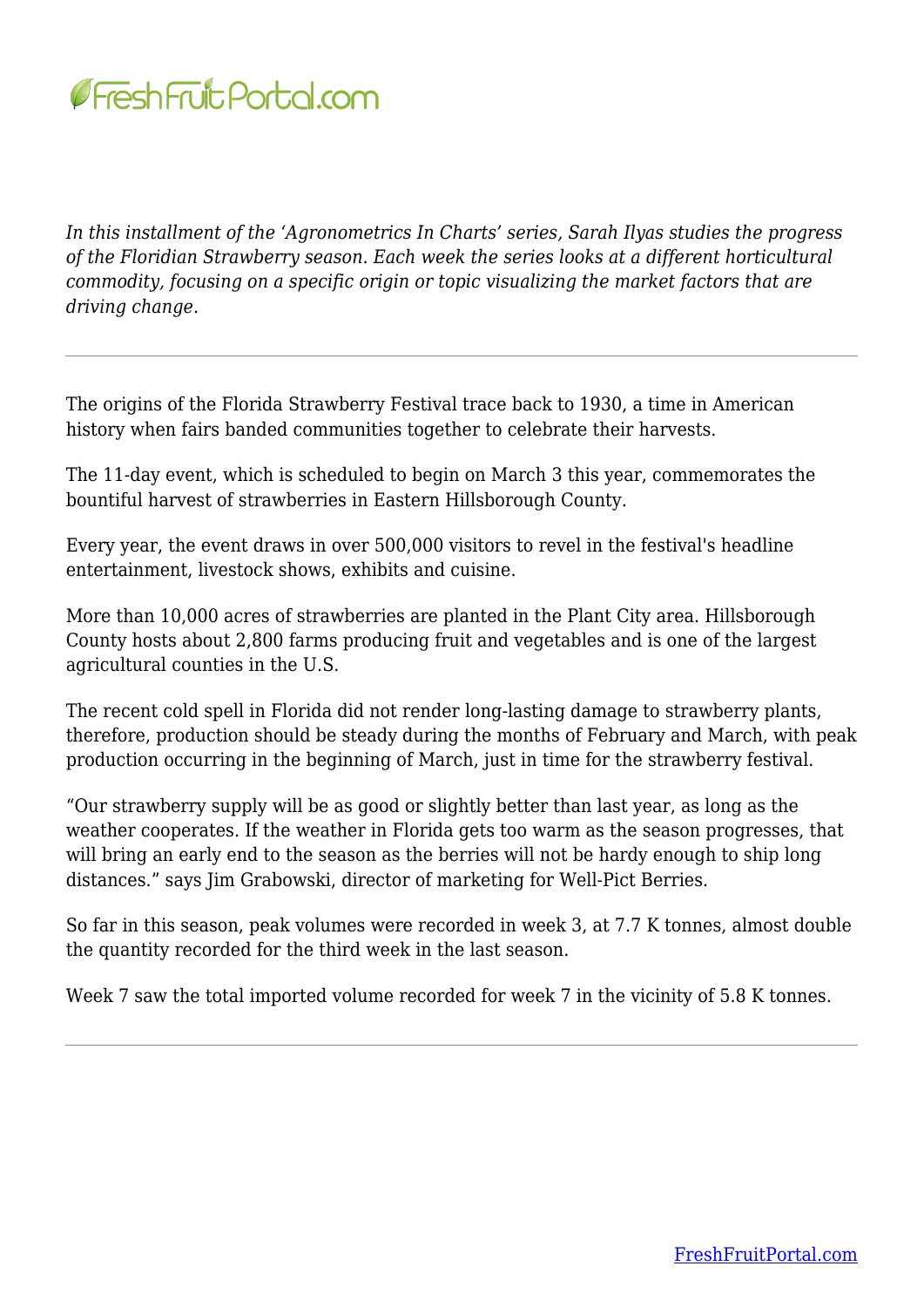



Strawberry Volumes by History in the US | From Florida

**[here\)](https://www.agronometrics.com/system/usda_mv/by_history/?datasource=usda_mv&commodity=16&level=history&measure=volume_sum&year=2022&viewing=7&period=WEEKLY&units=KG&interval=26&origin=21&history=true&season=true)**

An influx of Floridian strawberries arrives during the winter, covering the supply gap in volumes from California.

Strawberries from Florida are profitable in the markets owing to the fact that they give retailers the opportunity to promote a fresh berry program to consumers throughout the year.

"Since Covid, we have seen an increase in interest in buying Florida grown.The 'Fresh from Florida' logo is so important on packaging, and it takes the guesswork out of finding out where the product is grown. It is on the front of the package and is easy to use." says Sue Harrell, director of marketing with the Florida Strawberry Growers Association.

While harvesting usually begins in late November, Florida growers are able to amass substantial amounts of produce by early to mid-December before larger volumes start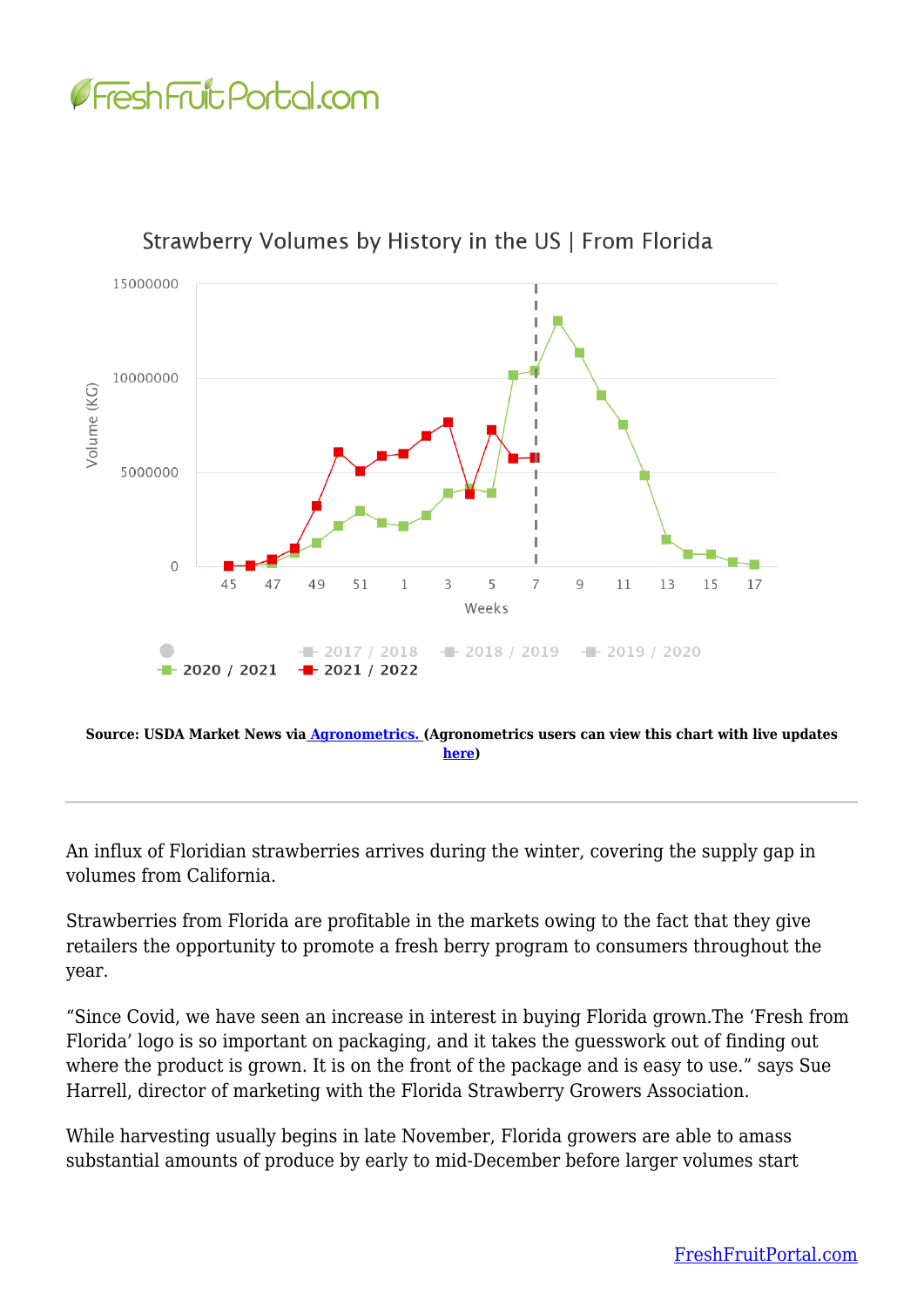

pouring in around Christmas.

Commercial shipments usually commence in late December and typically run until early April.

As made evident from the graph below, prices of around \$19.84 per package were recorded in Week 7, a 17 percent dip compared to week 7 for the former season.

Despite volumes almost doubling from week 50 to week 3, with prices even higher than the previous season.



**Source: USDA Market News vi[a Agronometrics.](https://www.agronometrics.com/) (Agronometrics users can view this chart with live updates [here\)](https://www.agronometrics.com/system/usda_sp/by_history/?datasource=usda_sp&commodity=16&level=history&measure=per_package_price&year=2022&viewing=7&period=WEEKLY&units=KG&interval=26&origin=21&history=true&season=true¤cy=USD)**

Florida is the second largest strawberry-producing state. Most of the strawberries are